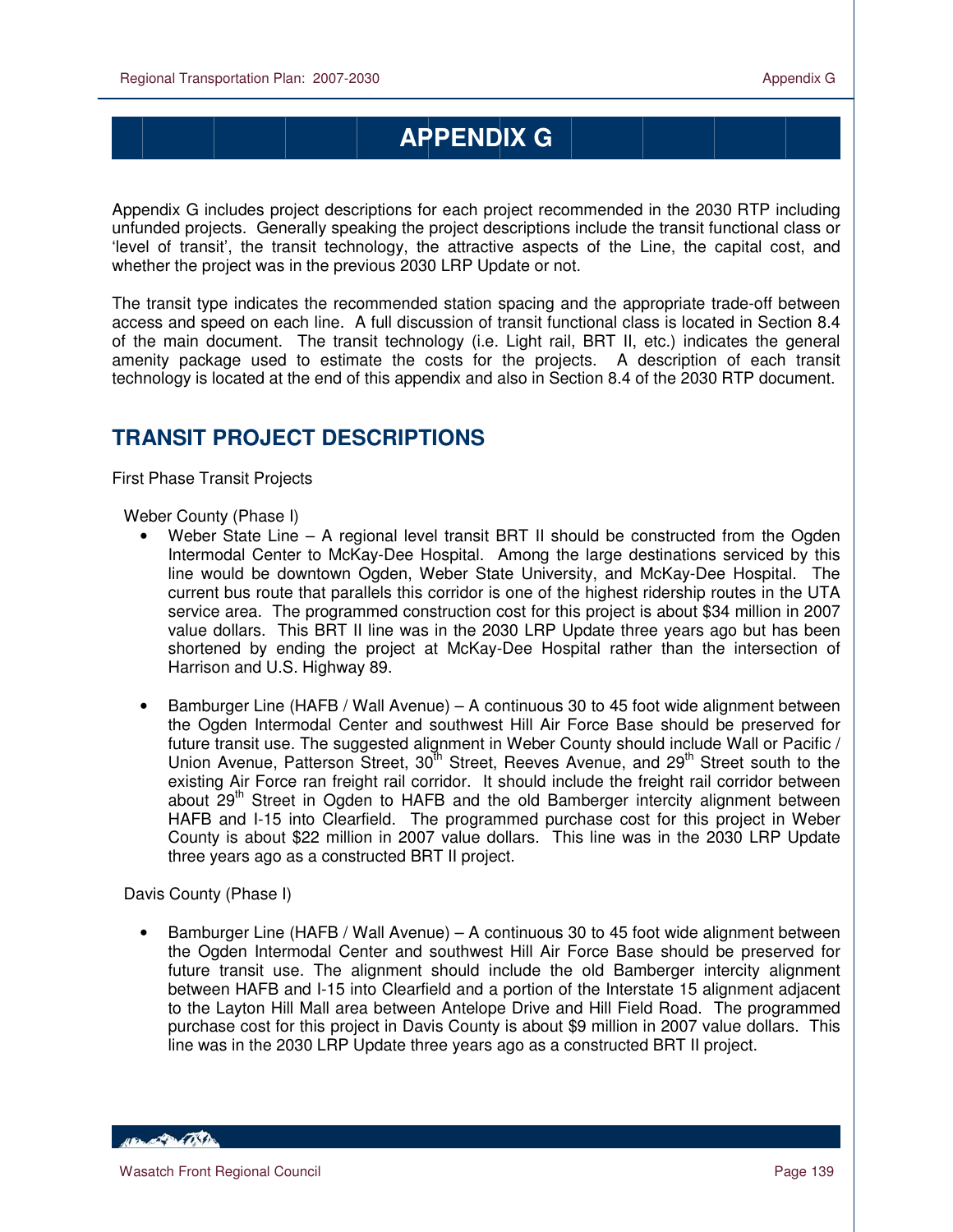- Hill AFB Transfer Center A transit facility should be built straddling the Hill AFB boundary which would allow those wishing to use transit to access Hill to disembark public transit on the unsecure side of the facility, walk through security, and access internal shuttles within the base. Currently public transit is not allowed to pass through Hill AFB security. A likely location for this transfer center is the current UDOT property north of the intersection of SR-193 and University Street in Clearfield. The programmed construction cost for this project is about \$5 million in 2007 value dollars. This project was in the 2030 LRP Update three years ago and has not been modified.
- Hill Connector Line A community level transit Enhanced Bus should be constructed from the Clearfield FrontRunner Station to the Layton FrontRunner Station. This service would connect the FrontRunner to Mid-town Village (a proposed high-density, mixed-use center in Clearfield), the Hill Air Force Base Transfer Center, Weber State University Davis Campus, the Layton Hills Mall Area, and downtown Layton. This is the best ranking project in Davis County. The programmed construction cost for this project is about \$6 million in 2007 value dollars. This line was in the 2030 LRP Update three years ago as part of the North Davis BRT II Line. Fiscal constraint is the primary reason for the change in technologies.
- US-89 Park and Ride A park and ride should be constructed near the intersection of US-89 and Antelope Drive. The programmed construction cost for this project is about \$3 million in 2007 value dollars. This project was in the 2030 LRP Update three years ago and has not been modified.
- South Davis Line (Centerville) A regional level transit BRT II should be constructed from Parrish Lane in Centerville to the intersection of about 400 South and State Street in Salt Lake City. This service would provide a direct connection between the activity centers in much of southern Davis County with each other, with downtown Salt Lake City, and with the regional transit system which is focused upon downtown Salt Lake. The programmed construction cost for this project is about \$96 million in 2007 value dollars. Another \$30 million in 2007 value dollars is anticipated to upgrade this project in the third phase. This project was in the 2030 LRP Update three years ago although the suggested alignment was modified in Centerville to run on Main Street rather than 200 West.

Salt Lake County (Phase I)

- Airport Line A regional level light rail transit should be extended from downtown Salt Lake City to the International Airport. This line would connect downtown Salt Lake to the State Fair Park, the Rose Park Community, a cluster of State and private office buildings near Redwood Road, and Salt Lake International Airport. The Final EIS for this corridor recommended a route following North Temple with a terminus at the Airport Terminal. BRT or duel BRT / LRT use should also be considered for this corridor because of its connections to the Redwood, Mountain View, and Tooele BRT lines. The programmed construction cost for this project is about \$326 million in 2007 value dollars. This project was in the 2030 LRP Update three years ago and has not been modified.
- FrontRunner (South) Line An inter-regional commuter rail should be constructed from the Salt Lake Intermodal Center to the Utah County line. Recommendations are for the use of the land acquired from the Union Pacific mainline. Cities in Salt Lake County anticipated to have stations include Murray, Sandy, and a station location off Bangerter Highway near the intersection of Riverton, Draper, and Bluffdale Cities. The programmed construction cost for the portion of this project in Salt Lake County is about \$400 million in 2007 value dollars.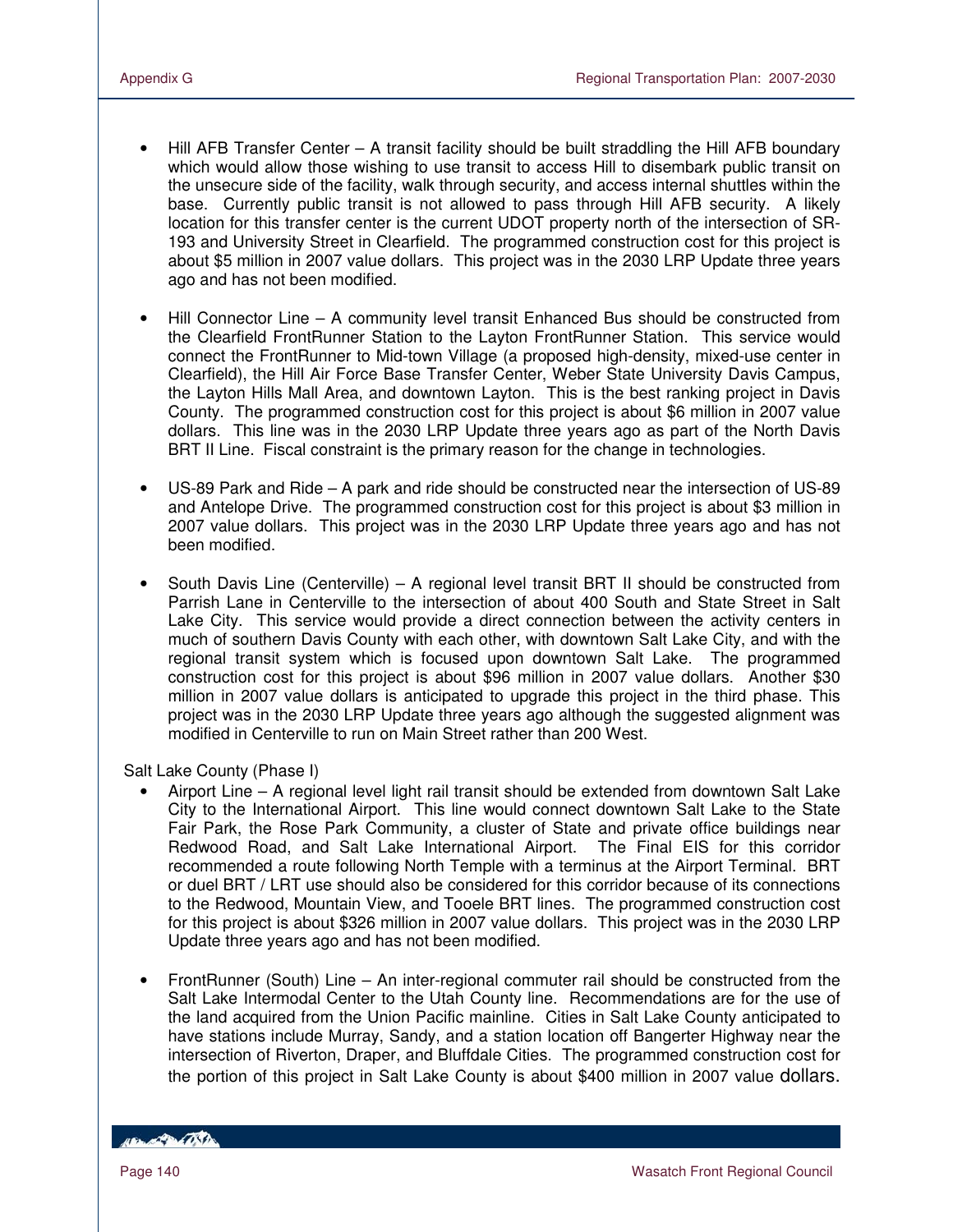This project was in the 2030 LRP Update three years ago although the suggested station location in Bluffdale has changed.

- 900 South Line The existing 900 South freight rail line that will be turned over to Salt Lake City should be preserved for future transit use between downtown Salt Lake City and I-215. The programmed preservation cost for this project is about \$5 million in 2007 value dollars. However, this alignment may be donated by Salt Lake City as match for other projects. This project is a new project and was not in the 2030 LRP Update.
- West Valley Line A regional level light rail line should be constructed from the Sandy TRAX Line to the West Valley Intermodal Center. This project would connect the Decker Lake Business Park, the E Center, and the Valley Fair Mall area (West Valley's proposed city center) into the existing Sandy TRAX line and therefore the regional transit system. The Draft EIS for this corridor recommended a route from about 2300 South along Highway 201, south along the Jordan River, west along a canal right-of-way, south through the Decker Lake Industrial Park, west on 3100 South, and south on Constitution Boulevard to the Intermodal Center. The programmed construction cost for the portion of this project in Salt Lake County is about \$253 million in 2007 value dollars. This project was in the 2030 LRP Update three years ago and has not been modified.
- 3500 South (Granger) Line A regional level BRT II line should be constructed from the Valley Fair Mall west to the Bangerter Highway. This project would provide significant amenities to transit and to transit users traversing this segment of 3500 South. Although this project would be part of overall line improvements for 3500 South which would cover the entire length of 3500 South between the Sandy line TRAX station and 8400 West, other segments are not anticipated be improved to the level of a significant investment until later phases. The programmed construction cost for the portion of this project in Salt Lake County is about \$11 million in 2007 value dollars. This project was in the 2030 LRP Update three years ago as part of a larger light-rail project. (see also 3500 South Central Line, 3500 South Hunter Line, 3500 South Magna Line, and 3500 South Streetcar Line)
- Mid-Jordan Line A regional level light rail line should be constructed along the existing rail corridor extending from the Sandy TRAX line at about 6600 South through Midvale and West Jordan to the developing Daybreak neo-traditional community. This project would connect the fast growing and congested southwest valley to the existing Sandy TRAX line and therefore the regional transit system. The programmed construction cost for the portion of this project is about \$373 million in 2007 value dollars. This project was in the 2030 LRP Update three years ago and has not been modified.
- Draper Line A regional level light rail line should be extended from its current terminus at the 10000 South TRAX station to about 12300 South in Draper. The local alternatives analysis done for this alignment is recommending the existing, UTA owned, alignment. The project would connect the proposed Draper mixed-use city center with the existing Sandy TRAX line and therefore the regional transit system. The programmed construction cost for the portion of this project is about \$100 million in 2007 value dollars. This project was in the 2030 LRP Update three years ago and has not been modified.
- Northern West Bench Line A continuous 30 to 45 foot wide alignment between the end of the Airport Line and the northern end of the proposed "West Bench" mixed-use community should be preserved. This corridor preservation project would allow the connection of the International Center business park and, ultimately, the entire West Bench to the regional

#### **Contractor**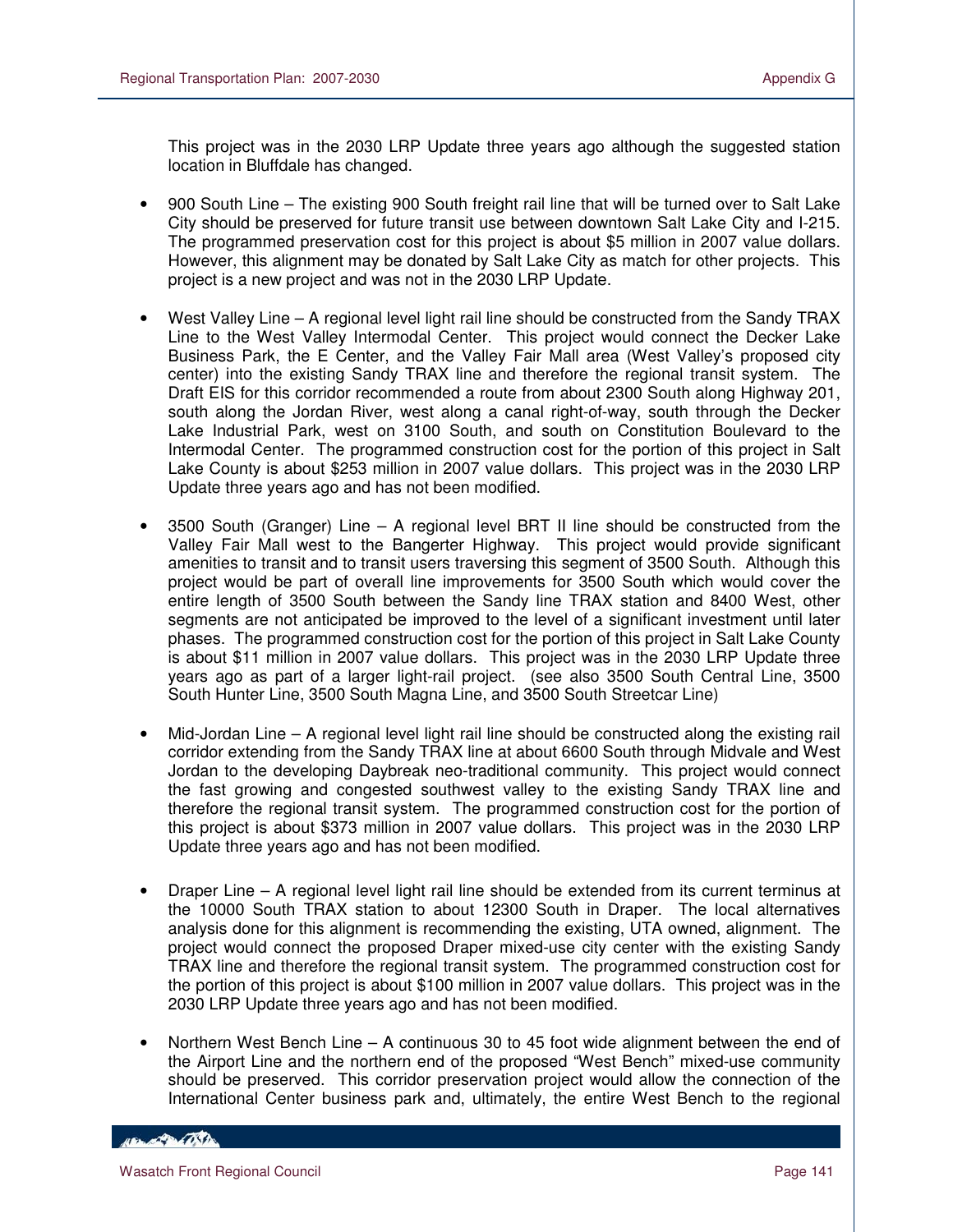transit system. Kennecott Land, the owners of the land, are proposing two regional level transit lines on their property which would connect to this alignment at about 7200 West and Interstate 80. The programmed preservation cost for this public portion of the project is about \$11 million in 2007 value dollars. This is a new project in response to developing plans for the West Bench. (See also Airport Line)

- 5600 West Line It is recommended that two 30 to 45 foot wide alignment segments be preserved that, combined with a portion of the Mid-Jordan alignment and a portion of the Northern West Bench alignment, would provide a continuous alignment between the end of the Airport Line and a proposed, second phase Herriman City park and ride. The programmed preservation cost for this public portion of the project is about \$11 million in 2007 value dollars. This is a new project identified by the yet-to-be-competed Mountain View Corridor EIS.
- 5400 South Line A 30 to 45 foot wide alignment between the end of the 5400 South Line and the middle of the proposed "West Bench" mixed-use community should be preserved. This corridor preservation project would allow the connection of the entire West Bench to the regional transit system via both the 5400 South (West) Line or the yet-to-be-funded Mountain View Line. Kennecott Land, the owners of the land, are proposing a transit line on their property in this location which would connect to this alignment. The programmed preservation cost for this public portion of the project is about \$2 million in 2007 value dollars. This is a new project due, in part, to a Taylorsville City request for a closer look at transit possibilities within their city. It also was developed in response to plans for the West Bench.

Second Phase Transit Projects

Weber County (Phase II)

• Washington Boulevard Line – A regional level enhanced bus line should be constructed from about 2600 North in North Ogden to the Roy Commuter Rail Station. The project would connect the northern part of Weber County to the Ogden intermodal center and provide service from the Ogden and Roy FrontRunner Stations to The Junction redevelopment project, downtown Ogden, the Newgate Mall, Riverdale Road Businesses, the Ogden Airport business center, and the Iomega Corporate Center. The programmed construction cost for this project is about \$16 million in 2007 value dollars. This project was part of the 2030 LRP Update as a BRT II. The 2030 RTP recommends several changes based upon policy maker comments. The level of investment is changed from BRT II to Enhanced Bus. It also extends this corridor south and west through Riverdale into Roy by incorporating part of what was another project in the previous plan. It also suggests that the project use Grant rather than Washington Boulevard where possible and use  $20<sup>th</sup>$  /  $21<sup>st</sup>$ , Wall Avenue, and  $23<sup>rd</sup>$  to access the Intermodal center rather than remain on Washington Boulevard between 20<sup>th</sup> and  $23^{\mathsf{rd}}$ .

Davis County (Phase II)

• South Davis (Farmington) Line - A regional level transit enhanced bus line should be constructed from the north end of Lagoon Amusement Park to Parrish Lane. This would provide greater amenities to transit patrons traveling north within southern Davis County to downtown Farmington public services, to the Farmington FrontRunner Station, a proposed mixed-use development near that station, and to Lagoon Amusement Park. The

*COLLEGE DE COSTA*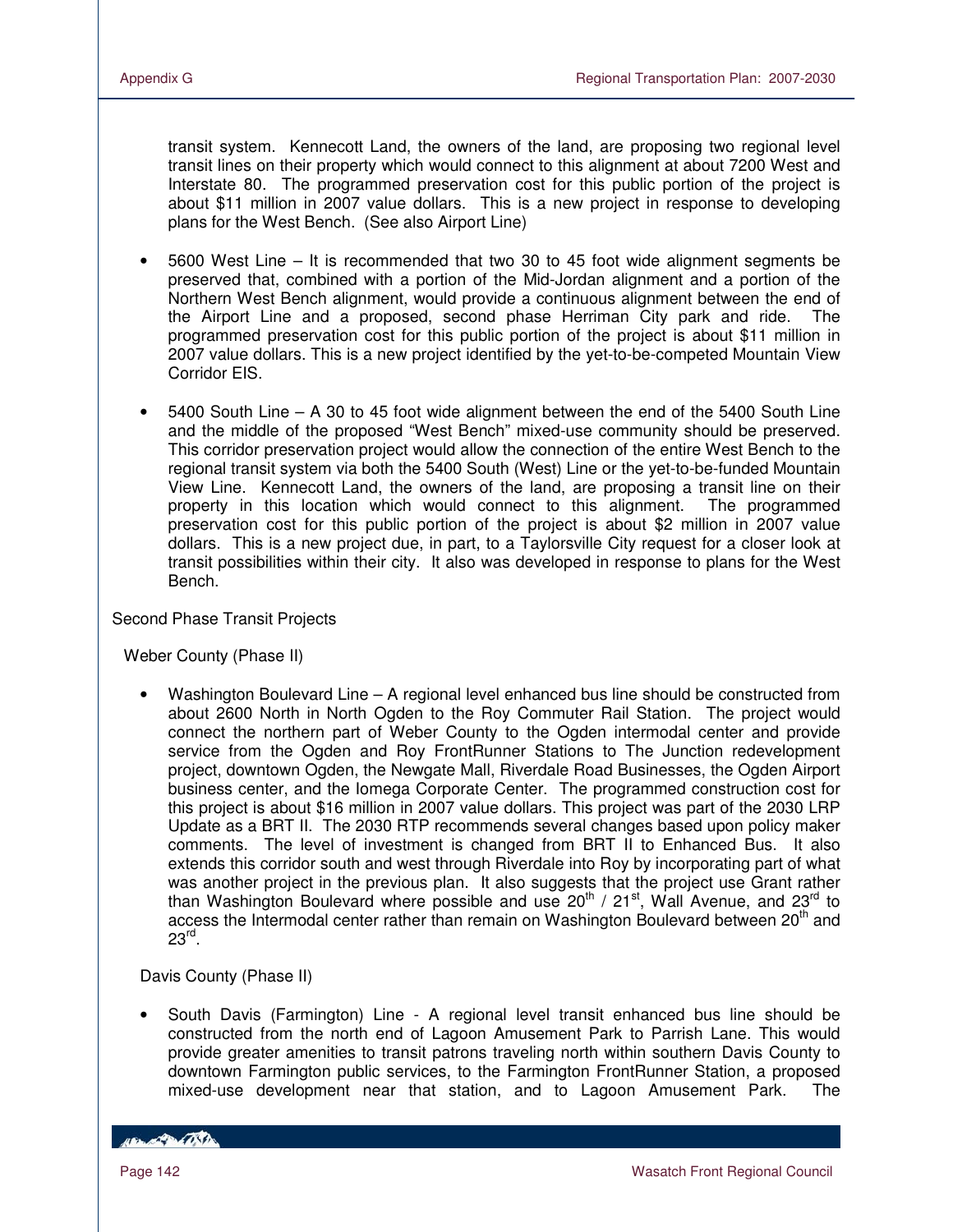programmed construction cost for this project is about \$9 million in 2007 value dollars. The project was in the 2030 LRP Update three years ago as a BRT II and remains in the 2030 RTP as an Enhanced Bus.

• North Redwood Line - A community level transit enhanced bus line should be constructed from about Lakeview Hospital west and south to the proposed Airport TRAX line. Several analyses of work travel paths have shown strong links between southern Davis County and western Salt Lake City. Additionally, land prices west of Redwood Road in Southern Davis County have attracted many new entry level apartments and subdivisions. The suggested alignment would service Lake View Hospital, the Woods Cross commuter rail station, Foxboro Development, and the Rose Park Neighborhood. The programmed construction cost for the Davis County portion of this project is about \$9 million in 2007 value dollars. The project was in the 2030 LRP Update as a High Frequency Bus. Substantial new residential development has indicated a need in the corridor for the higher capital investment of Enhanced Bus.

Salt Lake County (Phase II)

- North Redwood Line See Davis County (above) for a full description. The programmed construction cost for the Salt Lake County portion of this project is about \$8 million in 2007 value dollars.
- South Temple / Foothill Line A regional level transit BRT II line should be constructed from Downtown Salt Lake to about the intersection of Foothill Drive and Parley's Way via South Temple, University Street, and Foothill Drive. This project would connect the relatively dense and highly congested Footihill Drive area to the University of Utah, to eastern downtown Salt Lake, and to downtown Salt Lake. The suggested alignment, together with parts of the University Line and South Davis Line alignments, would also serve activity centers in and near the Salt Lake Intermodal Center; eastern downtown; the lower Avenues district; Salt Lake Regional Hospital; the heart of the University of Utah campus (via President's Circle); Rice-Eccles Stadium, and the Huntsman Center. This project is the highest ranked project in the 2030 RTP but is left to the second phase of the 2030 RTP due to prior funding commitments. The programmed construction cost for this project is about \$63 million in 2007 value dollars. The Foothill portion of the project is essentially unchanged from the 2030 LRP Update; however, the South Temple portion of the project is new.
- State Street Line A regional level transit BRT II line should be constructed from the State Capital, through downtown Salt Lake, to the Murray FrontRunner station. The current ridership in the State Street corridor, Route 22, ranks the highest in the UTA bus system. This project would connect the Capital and State Office buildings on capital hill to downtown Salt Lake and would serve several activity centers along southern State Street such as Salt Lake Community Campus (City Center) and the Salt Lake County Complex. Many of the areas around this entire length of State Street have relatively high population and employment densities. The programmed construction cost for this project is about \$84 million in 2007 value dollars. This project was part of the 2030 LRP Update three years ago as a High Frequency Bus but has been upgraded in this plan to a full BRT II. (See also Fort Union Line and 1300 East (South) Line)
- Fort Union Line A regional level transit BRT II line should be constructed from the Murray FrontRunner station to the intersection Union Park Avenue and Fort Union Boulevard.. The suggested alignment would connect the Murray FrontRunner Station to the new

**CONTRACTOR**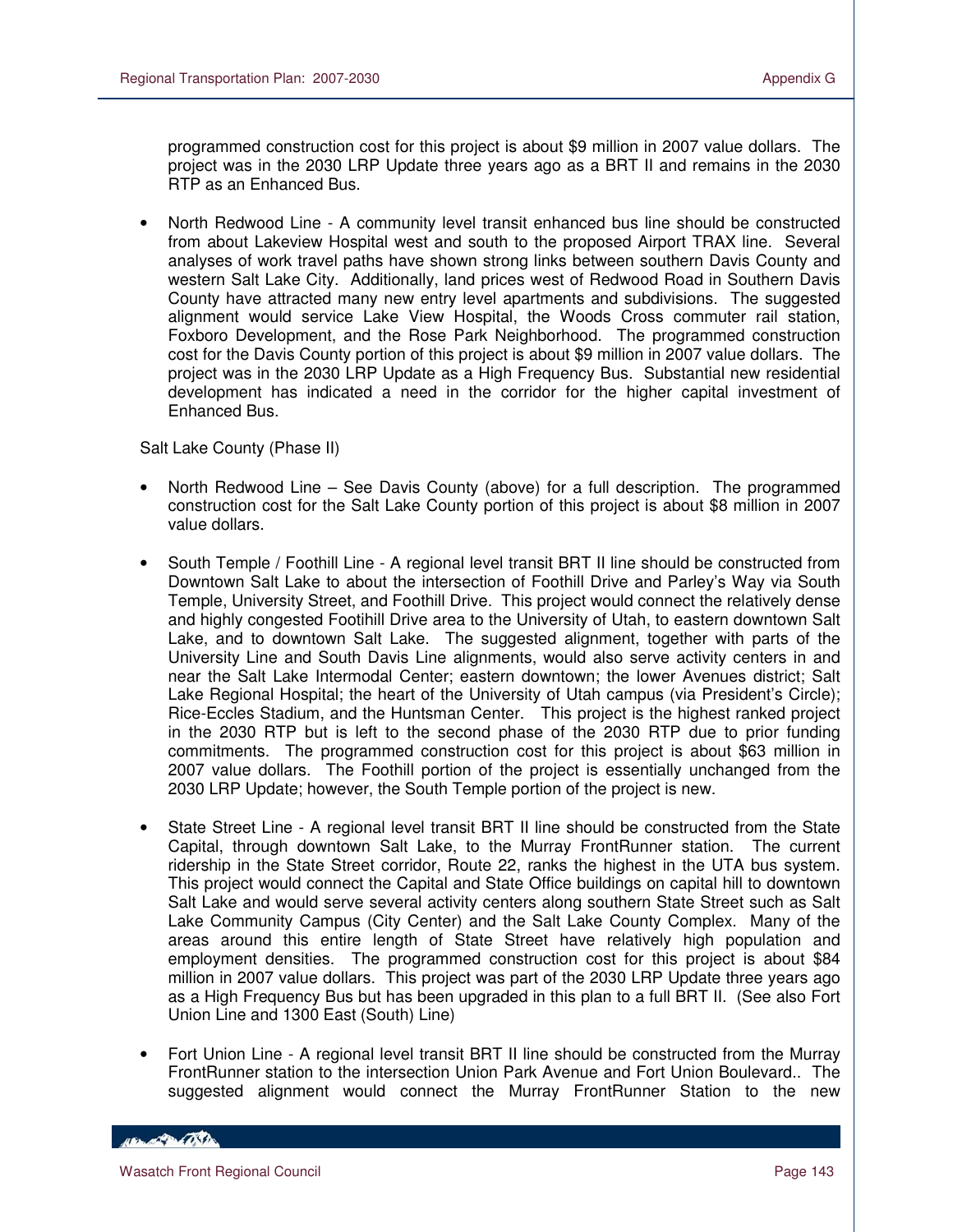Intermountain Healthcare Hospital, Fashion Place Mall, Fashion Place West TRAX station, and the Fort Union Area. The programmed construction cost for this project is about \$30 million in 2007 value dollars. This project was in the 2030 LRP Update as a light-rail with a potential west end at a proposed Commuter Rail Station in the I-15, I-215, Mid-Jordan Interchange. The current recommendation is for BRT II with service on State Street to a 5300 South Commuter Rail Station. (See also State Street Line and 1300 East (South) Line)

- 1300 East (South) Line A regional level transit BRT II line should be constructed from the intersection of Union Park Avenue and Fort Union Boulevard to the proposed Draper TRAX station near the intersection of 12400 South and 1300 East. This project would service much of the east side of White City and Sandy City and connect them to the TRAX Line, the State Street Line, and FrontRunner Line. 2030 RTP modeling indicated a stronger connection between this line and the State Street Line than either the 1300 East (North) or the I-215 Lines. The programmed construction cost for this project is about \$46 million in 2007 value dollars. This project was on the 2030 LRP Update and has continued in the 2030 RTP unchanged. (See also State Street Line and Fort Union Line)
- 3500 South (Central) Line A community level BRT II line should be constructed from the 3300 South Sandy TRAX station to the Valley Fair Mall. This project essentially provides significant amenities to transit and to transit users traversing this segment of 3500 South above the non-major investment projects currently being undertaken by UTA. The programmed construction cost for this project is about \$4 million in 2007 value dollars. This project was in the 2030 LRP Update three years ago as part of a high frequency bus corridor. (see also 3500 South Granger Line, 3500 South Hunter Line and 3500 South Magna Line)
- 3500 South (Hunter) Line A community level BRT II line should be constructed from the Bangerter Highway to 7200 West. This project essentially provides significant amenities to transit and to transit users traversing this segment of 3500 South above the non-major investment projects currently being undertaken by UTA. The programmed construction cost for this project is about \$30 million in 2007 value dollars. This project was in the 2030 LRP Update three years ago as part of a larger light-rail project. (see also 3500 South Granger Line, 3500 South Central Line and 3500 South Magna Line)
- 3900 South Line A regional level line with both BRT II and Enhanced Bus line investments should be constructed from Interstate 215 through the 3900 South Sandy TRAX line. An analysis of regional travel paths indicates a strong east / west travel pattern in this vicinity. Travel demand modeling indicates the majority of transit ridership on this line would be generated between Highland Drive and the Salt Lake Community College Redwood Campus. This project, in conjunction with the 4700 South Line, would serve this movement. The RTP recommendation is for BRT II level improvements between 3900 South TRAX Station and Highland Drive and Enhanced Bus level improvements east of Highland Drive. Major destinations served by this alignment include Saint Marks Hospital, the old BYU Salt Lake Campus, and the Sandy TRAX line. The programmed construction cost of this project is about \$17 million in 2007 value dollars. This is a new project.
- 4700 South Line (See 3900 South Line) This project would serve in conjunction with the 3900 South Line. The RTP recommendation is for BRT II level improvements between the 3900 South TRAX station and SLCC Redwood and Enhanced Bus level improvements between SLCC Redwood and the West Valley Intermodal Center. Major destinations served by this alignment include Sorensen Research Park, SLCC Redwood, the American Express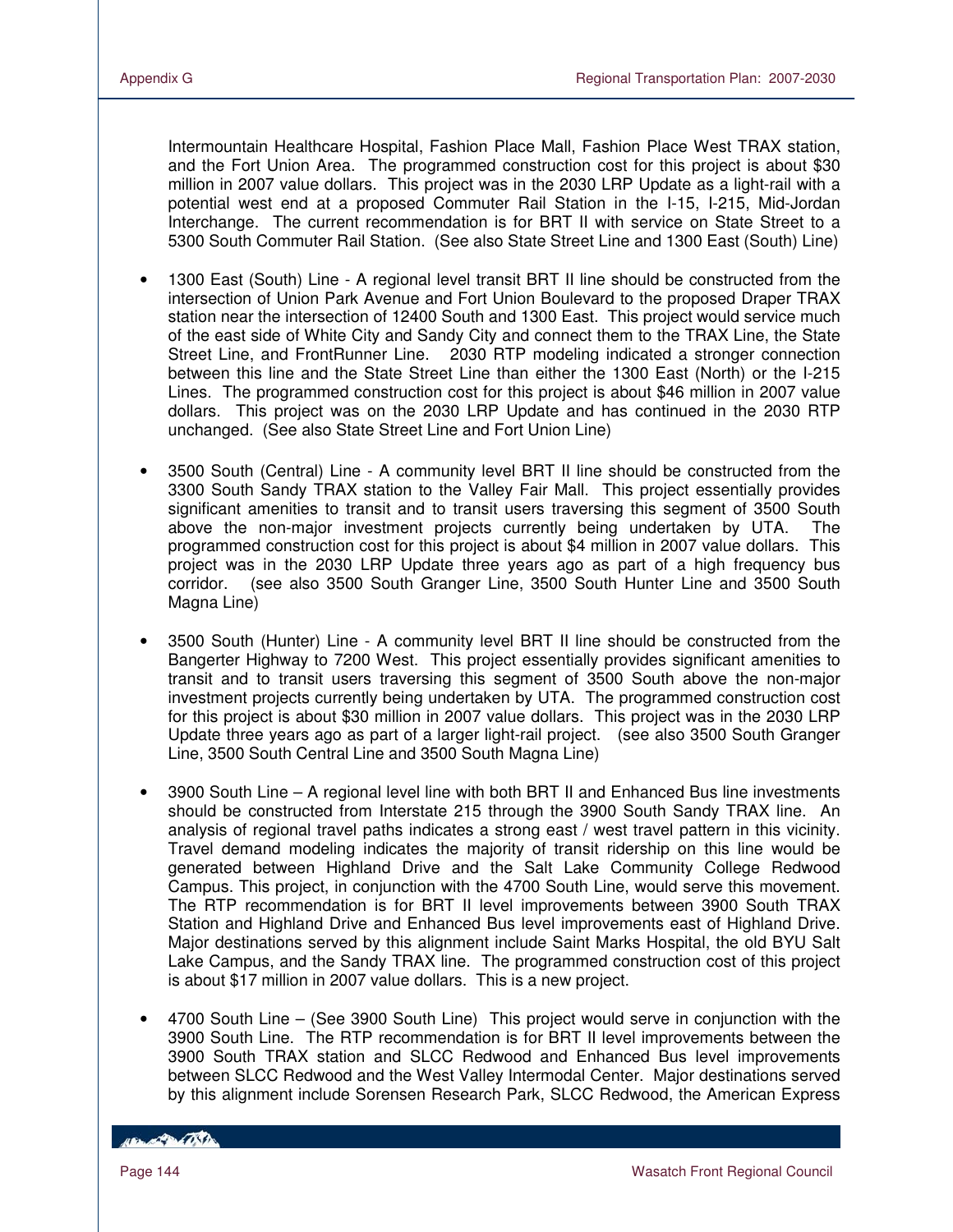area, and the Valley Fair Mall. The programmed construction cost for this project is about \$22 million in 2007 value dollars. This is a new project.

• Mountain View Park and Rides – Five large, freeway-oriented park and rides should be constructed on the proposed Mountain View Freeway Corridor. The suggested areas are near 3500 South, 5400 South, 7800 South, Herriman City, and the intersection of Bangerter Highway and 3600 West. The programmed construction cost for the portion of this project is about \$14 million in 2007 value dollars although these park and rides could well be part of UDOT's Mountain View project. These park and rides were part of an express BRT II project recommended in the 2030 LRP Update.

Third Phase Transit Projects

Weber County (Phase III)

- West Davis / Weber Line A community level Enhanced Bus line should be constructed between the Clearfield and the Roy FrontRunner Stations using 2000 West in Davis County and 3500 West in Weber County. This line would follow what has arguably become the "Main Street" of the fast growing Northwest Davis and Southwest Weber area. This alignment, together with the Hill AFB Connector and the Washington Boulevard Line, would ultimately connect the largely-residential commuter areas in northwest Davis County and southwest Weber County with the Freeport Center, the Clearfield FrontRunner Station, Hill Air Force Base, Weber State University Davis Campus, and Layton Hills Mall in Davis County. It would also connect these residential areas with the Roy FrontRunner Station, the Iomega Center, the Ogden-Hinckley Airport, Riverdale, and Downtown Ogden in Weber County. The programmed construction cost for the Weber County portion of the project is about \$6 million in 2007 value dollars. This project was programmed in the 2030 LRP Update as a High Frequency Bus. Due in part to rising congestion projections for this area, the project has been upgraded to Enhanced Bus which would allow faster transit travel times.
- North Davis / Riverdale Line A community level Enhanced Bus Line should be constructed between Roy and Farmington. This line largely follows Route 70 which is one of the highest ranked lines in the UTA bus system. Together with the Washington Boulevard Line on the North and the South Davis Farmington and Centerville Lines on the South, this project would connect multiple activity centers in the center of Davis County. This project is modified from that in the 2030 LRP Update in that it modifies the suggested alignment to continue north on 1900 West to 4400 South in Roy where it meets the Washington Boulevard Line. The programmed construction cost for the Weber County portion of the project is about \$3 million in 2007 value dollars. The project was part of the 2030 LRP Update as a BRT II but has been changed to an Enhanced Bus due, in part, to funding constraints.

Davis County (Phase III)

• West Davis / Weber Line – A community level Enhanced Bus line should be constructed between the Clearfield and the Roy FrontRunner Stations using 2000 West in Davis County and 3500 West in Weber County. See Weber County Phase III projects "West Davis / Weber Line" for details. The programmed construction cost for the Davis County portion of the project is about \$10 million in 2007 value dollars. This project was programmed in the 2030 LRP Update as a High Frequency Bus. Due in part to rising congestion projections for

**CONTRACTOR**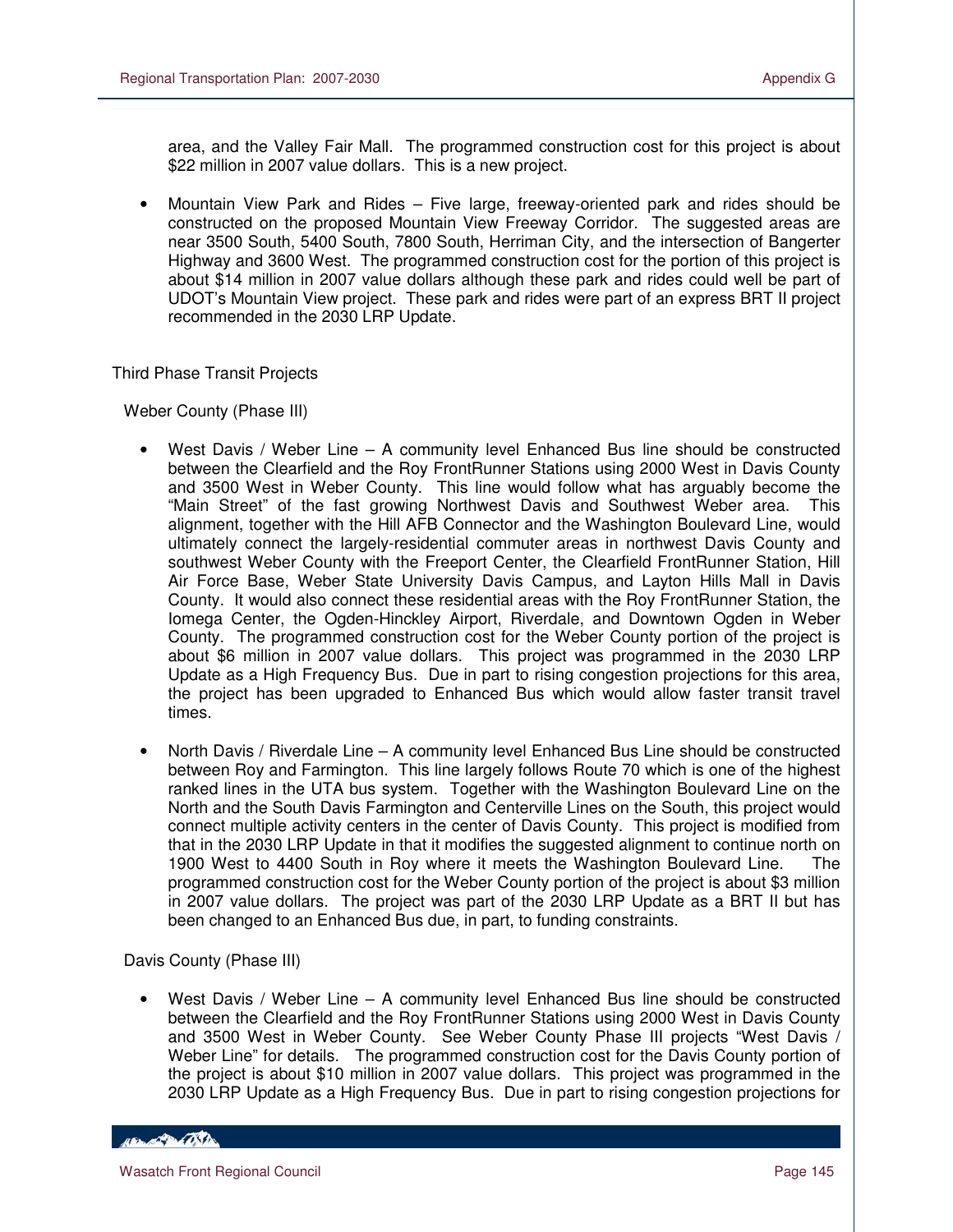this area, the project has been upgraded to Enhanced Bus which would allow faster transit travel times.

• North Davis / Riverdale Line – A community level Enhanced Bus Line should be constructed between Roy and Farmington. See Weber County Phase III "North Davis / Riverdale Line" for more details. The programmed construction cost for the Davis County portion of the project is about \$20 million in 2007 value dollars. The project was part of the 2030 LRP Update as a BRT II but has been changed to an Enhanced Bus due, in part, to funding constraints.

Salt Lake County (Phase III)

- 400 South Direct TRAX Link A regional level Light-rail Line should be constructed between the intersection of 400 South and Main Street and the Salt Lake Intermodal Center. This project would allow University Line TRAX trains to bypass northern downtown Salt Lake City and travel directly to the Intermodal Center. An analysis of light rail track capacity on Main Street in downtown Salt Lake City has shown that only the core rail projects and their extensions can be accommodated. The project would also alleviate potential future train congestion, primarily beyond 2030, on the TRAX line on Main Street in Salt Lake City. The programmed construction cost for the project is about \$53 million in 2007 value dollars. The project was part of the 2030 LRP Update and has remained unchanged.
- Southwest Downtown Line A regional level Streetcar or Light-rail Line should be constructed between the existing TRAX Line at about 700 South and the Salt Lake Intermodal Center. An analysis of light rail track capacity on Main Street in downtown Salt Lake City has shown that only the core rail projects and their extensions can be accommodated. The Sugarhouse line, in the third phase, and any future rail lines would need a bypass line. The Southwest downtown line would provide this bypass and open this part of downtown to development. A rail line consistent with the costs of a streetcar is recommended. However, given that some of this corridor accommodated a previous freight rail line, a light-rail line may be feasible. The programmed construction cost for the project is about \$19 million in 2007 value dollars. This is a new project to the Plan derived, in part, from the "Salt Lake City Downtown Transportation Master Plan: Downtown in Motion".
- Bangerter Highway / 4000 West Line  $-$  A community level Enhanced Bus Line should be constructed between the Airport end of the Airport Line and the Jordan Campus of Salt Lake Community College. An analysis of travel paths and demographics in this corridor indicates both a strong north / south travel pattern and demographics very favorable to community level transit. However, access to transit constructed in the Bangerter Highway Corridor is a challenge. The RTP recommends an enhanced bus that uses portions of Bangerter Highway and portions of 4000 West. Major employment centers served by this line include Salt Lake International Airport, Lake Park Business Park, Jordan Landing, the Mid-Jordan line, and Salt Lake Community College Jordan Campus. The programmed construction cost for the project is about \$19 million in 2007 value dollars. This is a new project to the Plan.
- Redwood Road Line A regional level BRT II Line should be constructed between the Mid-Jordan TRAX line and Downtown Salt Lake City. The North Temple segment could be built and ran as a combined LRT / BRT II line. Among the areas of note served by this project would be: Downtown Salt Lake City, the State Fair Grounds, Rose Park, Glendale, Printer's Row, the West Valley TRAX Line, Decker Lake, Taylorsville Family Center, and the Midjordan TRAX Line. The programmed construction cost for the project is about \$91 million in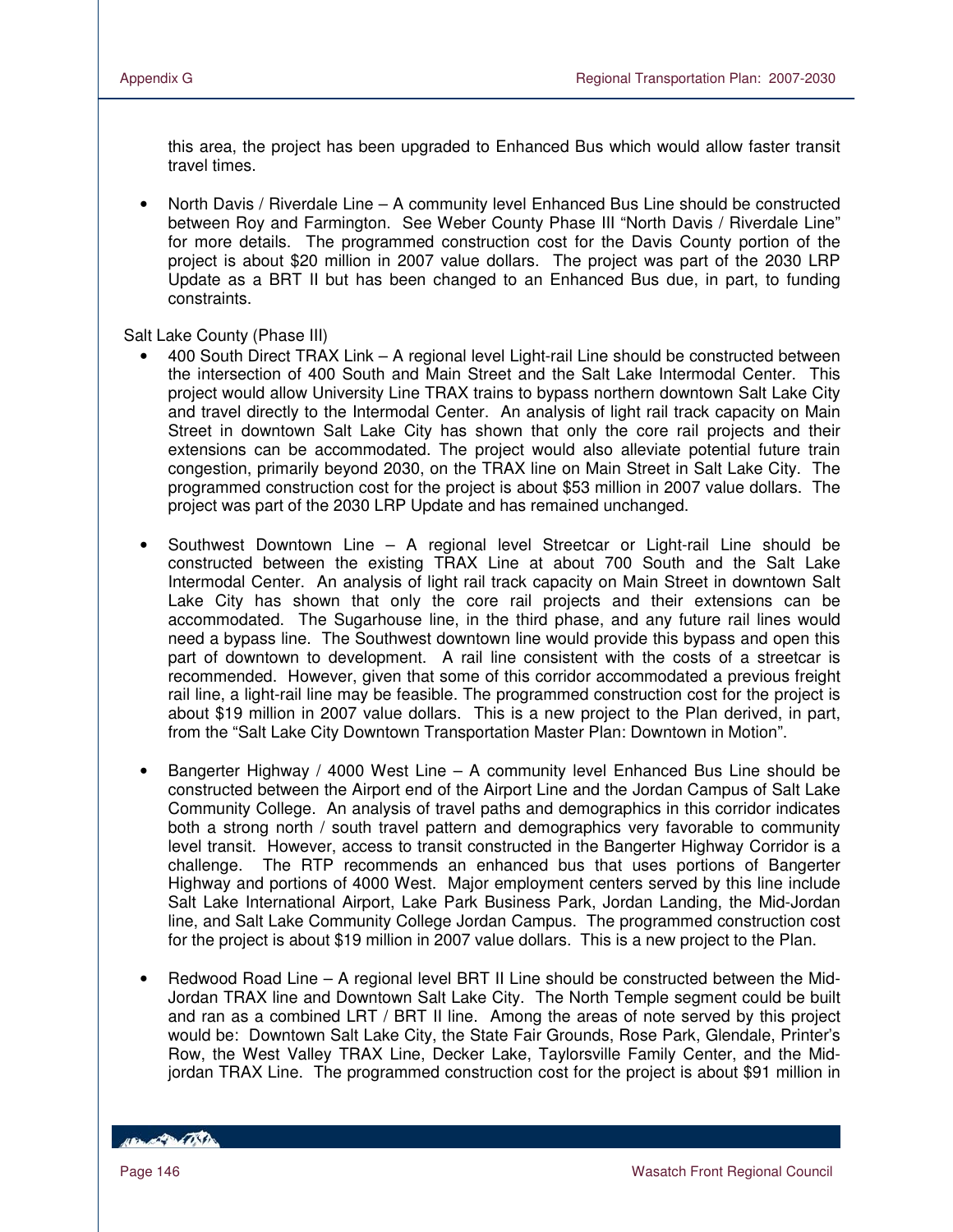2007 value dollars. This project is part of a larger Redwood Road project from the 2030 LRT Update.

- 1300 East (North) Line A regional level BRT II Line should be constructed between Fort Union and the University of Utah. Together with the South Temple portion of the South Temple / Foothill Line this project would connect Westminster College, the Sugarhouse Business District, Brickyard Plaza, Saint Marks Hospital, and the Fort Union employment center to the University of Utah, eastern Downtown Salt Lake, and Downtown Salt Lake. The programmed construction cost for the project is about \$79 million in 2007 value dollars. This project was in the 2030 LRP Update and has not been modified with the exception of a refined alignment suggestion to use Highland Drive / 1100 East rather than 1300 East between Brickyard Plaza area and about 900 South to limit project impacts. Highland Drive / 1100 East is a historic rail corridor.
- Sugarhouse Line A community level Streetcar Line should be constructed from the TRAX line to about Highland Drive / 1100 East. This line would service the transit friendly Sugarhouse District, parallel a portion of one of UTA's best performing routes, and provide an east-west connection with the West Valley Line. The 2030 LRP Update had this project as a regional level Light-rail Line. Streetcar as a community level transit service is based upon community desires and cost factors. Community level service would be less likely to become a barrier in this walkable, transit friendly neighborhood. The programmed construction cost for the project is about \$57 million in 2007 value dollars.
- 5400 South (West) Line A regional level line with both BRT II and Enhanced Bus line investments should be constructed from the proposed Murray FrontRunner Station to 5600 West. An analysis of regional travel paths indicates a strong east / west travel pattern in this vicinity. Travel demand modeling indicates the majority of transit ridership on this line would be generated between Bangerter Highway and the FrontRunner Station. This project would, beyond 2030, be extended west to the West Bench using right-of-way preserved in the first phase of the 2030 RTP. The Regional Travel Demand Model and an assessment of demographics in this corridor indicate both high ridership potential and demographics very favorable to regional level transit allowing the project to rank very well on a regional basis. Taylorsville staff support; however, seems tepid. The programmed construction cost for this project is about \$43 million in 2007 value dollars. This is a new project.
- North Utah County Connector Line A regional level Light-rail line should be constructed from about 12400 South and 1300 East into Utah County. This would connect northern Utah County and parts of Draper to the 1300 East Line, and hence, to the mid portion of Sandy City, to Fort Union, Sugarhouse, Westminster College, and points north on 1300 East. An assessment of this corridor using the Regional Travel Demand Model indicated that any TRAX extension south of 12400 South should have a terminus in northern Utah County to be productive. The programmed construction cost for this project is about \$186 million in 2007 value dollars.
- Cottonwood Ski Park and Rides Three large park and rides should be constructed within shuttle distance of the Big and Small Cottonwood Canyons' Resorts but not within the canyons themselves. The suggested areas are near the mouth of Big Cottonwood Canyon, near the mouth of Little Cottonwood Canyon, and near the intersection of 9400 South and 1300 East. The latter location could serve both the 1300 East (South) Line and as an overflow location for the park and rides at the mouths of the canyons. The total programmed construction cost of these lots is about \$8 million in 2007 value dollars although these park

**CONTRACTOR**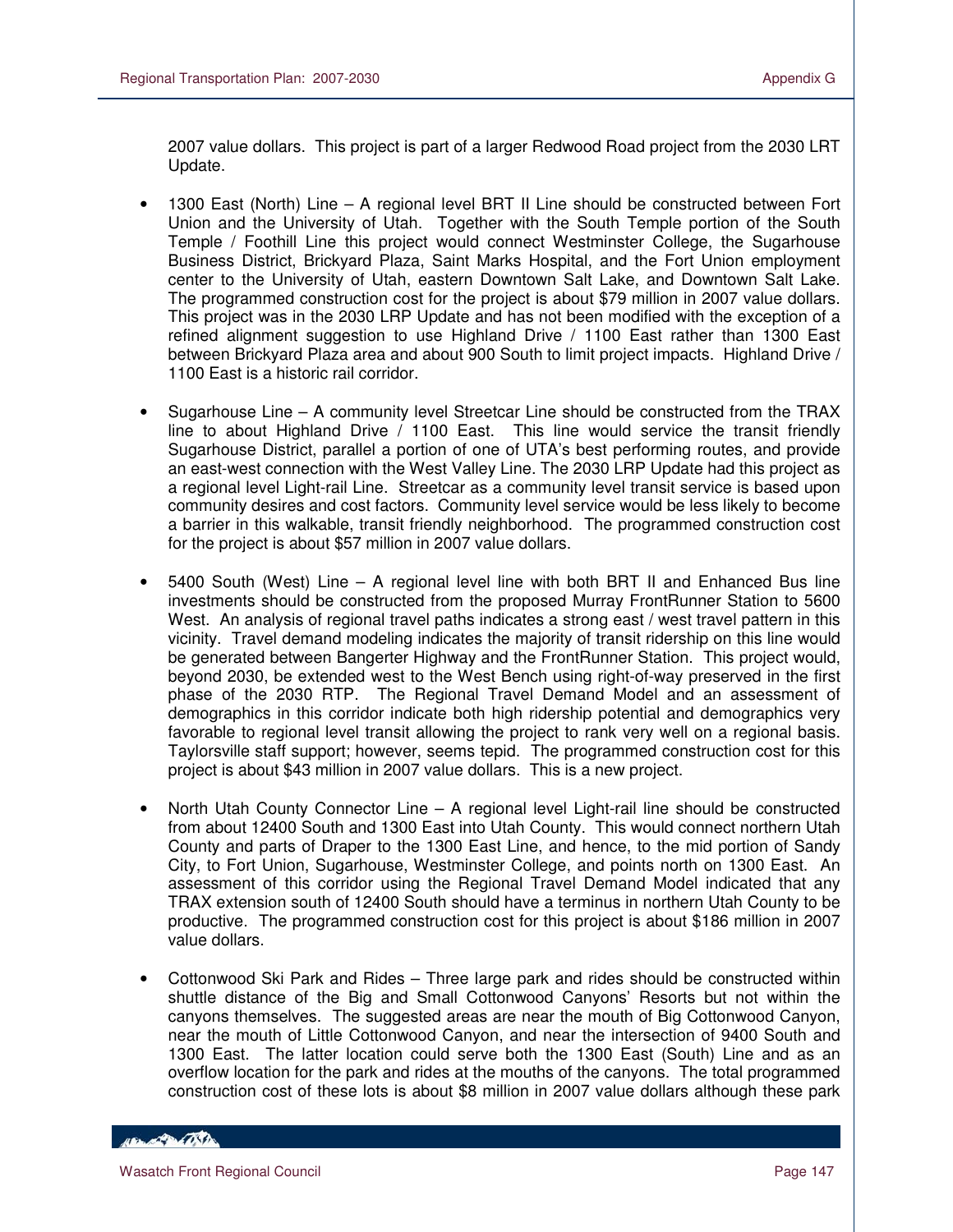and rides could well be jointly funded by UTA, UDOT, and the Resorts. These park and rides are new to the Plan.

• Fort Union Transit Hub – A transit hub should be constructed near the intersection of Union Park and Forth Union Boulevard. This hub would facilitate the concentration of potential passengers from Cottonwood Heights and eastern Sandy City shuttles to the 1300 East and Union Park regional transit services. The programmed construction cost of this hub is \$5 million in 2007 value dollars. This project was in the 2030 LRP Update and has not been modified.

### Unfunded Transit Projects

• Weber County (Unfunded) - Brigham City officials have expressed interest in extending rail commuter service from the Pleasant View FrontRunner Station to their city. This project may be warranted but a funding source has not been identified. This project is difficult to access with the tools that we have, given that it is outside of the WFRC area. It is unfunded but would be a new project to the Plan.

Davis County (Unfunded)

• None

Salt Lake County (Unfunded)

- South Temple Streetcar Line The South Temple Line was initially recommended by Salt Lake City as a regional level streetcar. The Travel Demand Model showed this to have the highest ridership of all the projects on a per mile basis. However, the transit technology was later converted to BRT due to funding and was connected with the Foothill BRT. The South Temple alignment portion would service multiple activity centers, including downtown Salt Lake City, and the Salt Lake Regional Medical Center, and provide nearly direct access to the center of the University of Utah via Presidents Circle. It would also cross the University TRAX line at Rice-Eccles Stadium. The estimated construction cost of this project which extends to the University of Utah is \$67 million in 2007 value dollars.
- 3500 South Streetcar Streetcar as a regional level transit service was shown to be warranted based upon both the 2030 LRP Update and the 2030 RTP. Rail on this alignment could use the West Valley TRAX Line west of the West Valley Intermodal Center which would be attractive because it would provide a 'one-seat ride' into downtown Salt Lake City. However, due to funding, Bus Rapid Transit as a community level transit service is proposed. The construction cost of this streetcar project from the West Valley Intermodal Center to 7200 West is about \$137 million in 2007 value dollars.
- 3500 South (Magna) Line The 2030 LRP Update showed the 3500 South project extending all the way to the intersection of 7200 West and SR 201 in order to connect with a proposed Tooele express BRT. Ridership west of 7200 West did not indicate a need for a BRT II or higher level of investment on this project segment in the 2030 RTP analysis. However, WFRC tools are currently unable to accurately assess the impact of connecting the 3500 South Line to a Tooele Line. This project may be viable as a Enhanced Bus or possibly a BRT II although it is unfunded. It should be assessed in conjunction with any analysis of a Tooele Line. The estimated construction cost of this project is \$2 million in 2007 value dollars.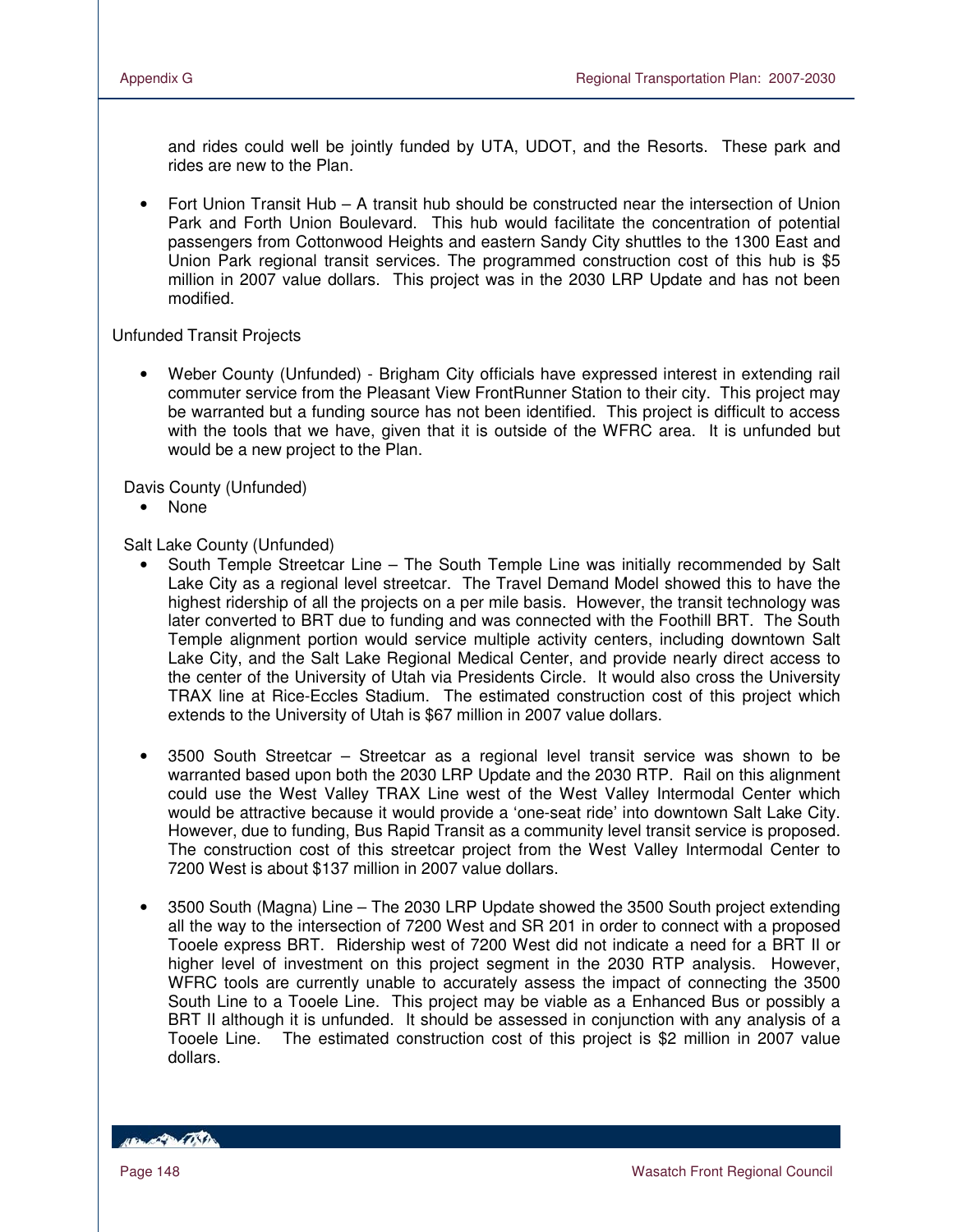- 600 North Line Although the 2030 RTP analysis did show that this project met the basic warrants for a BRT II line (500 plus boarding per mile on the new project segment) it ranked low enough in overall terms relative to other projects to not be funded given the revenues assumed to be available. This line would serve the core of the Rose Park community and large employers on the east side of the Airport. The estimated construction cost of this project is \$29 million in 2007 value dollars. This would have been a new project to the Plan.
- 200 South Line This project was initially intended to program un-requested capital funding for a 'transit mall' recommended in the "Salt Lake City Downtown Transportation Master Plan: Downtown Moving". It ranked well and warranted funding; however, other projects are local priorities and funding was insufficient to fund all warranted projects. The estimated construction cost of this project is \$6 million in 2007 value dollars. This would have been a new project to the Plan.
- West Temple Branded Bus Line This project was initially intended to program un-requested capital funding for a 'Branded Bus Corridor' recommended in the "Salt Lake City Downtown Transportation Master Plan: Downtown Moving". It ranked well and warranted funding; however, other projects are local priorities and funding was insufficient to fund all warranted projects. The estimated construction cost of this project is \$8 million in 2007 value dollars. This would have been a new project to the Plan.
- 5600 South (East) This project would connect the proposed Murray FrontRunner Station with the Fort Union Transit Hub via Vine Street and 1300 East. The project ranked well; however, given the potential impacts of the project on Vine Street, the fact that these two destinations were connected via the Fort Union Line, and limited funding, this project is unfunded. The estimated construction cost of this project is \$5 million in 2007 value dollars. This would have been a new project to the Plan.
- Redwood Road (south) Line This project would construct Enhanced Bus improvements south from the Mid-Jordan Line to the Bangerter Highway FrontRunner Station. The project did not meet the 500 boarding per mile threshold for BRT II or higher levels of investments. The project also did not rank well in the 2030 RTP analysis; however, the project may have merit given further study and more funding. The estimated construction cost of this project is \$18 million in 2007 value dollars. This project was funded in the 2030 LRP Update.
- Mountain View Line This project would construct Express Enhanced Bus improvements on a proposed Mountain View Freeway between Mid-Jordan Line and the Bangerter Highway FrontRunner Station. The project did not meet the 500 boarding per mile threshold for BRT II or higher levels of investments. The project also did not rank well enough in the 2030 RTP analysis; however, the project may have merit given further study and more funding. Among the activity centers served by this line would be the Salt Lake International Airport, the West Ridge Industrial Park, the USANA Amphitheater, the Daybreak Community, and the Intel site. It would open up the west side of the valley to high speed transit travel from Utah County, Downtown Salt Lake, and Davis County. The estimated construction cost of this project is \$31 million in 2007 value dollars. This project was funded in the 2030 LRP Update.
- Interstate 215 (East) Line This project would construct Express Enhanced Bus improvements primarily on Interstate 215 east belt between the end of the South Temple / Foothill BRT II Line and the Fort Union Transit Hub. The project did not meet the 500 boarding per mile threshold for BRT II or higher levels of investments. The project also did not rank well enough in the 2030 RTP analysis; however, the project may have merit given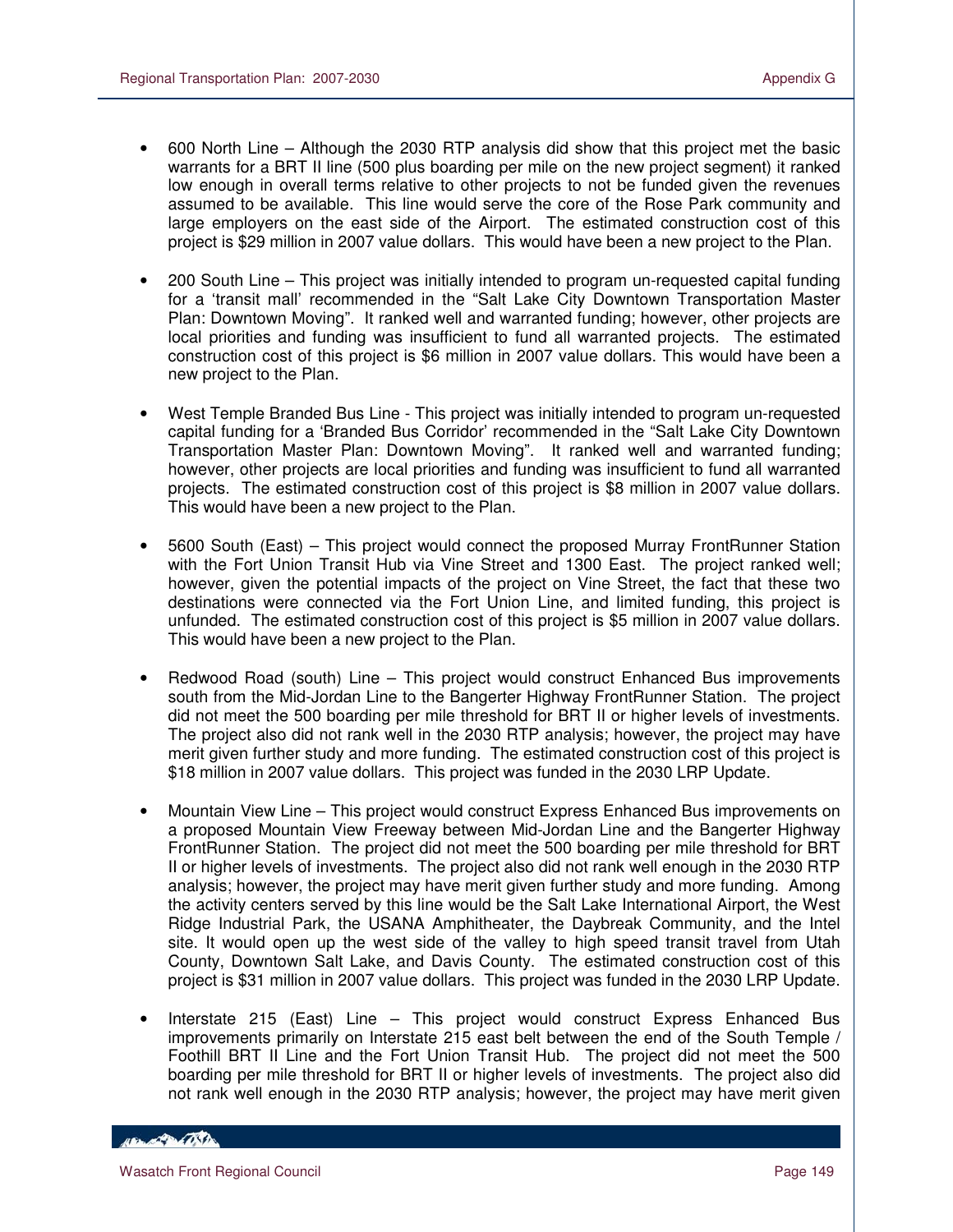further study and more funding. Among the activity centers served by this line downtown Salt Lake City, the University of Utah, Research Park, Cottonwood Corporate Center, and the Fort Union employment center. The estimated construction cost of this project is \$77 million in 2007 value dollars. This project was funded in the 2030 LRP Update; however, further analysis has indicated that most of the ridership found in the previous analysis was derived on Foothill Drive.

- Summit Line This project may be warranted but a funding source has not been identified. This project seems to have merit but is difficult to assess with the tools that we have, given that it is outside of the WFRC area. It is unfunded but would be a new project to the Plan.
- Tooele Line This project may be warranted but a funding source has not been identified. This project seems to have merit but is difficult to assess with the tools that we have, given that it is outside of the WFRC area. It is unfunded but would be a new project to the Plan.

## **TRANSIT TYPE DESCRIPTIONS**

The Regional Transportation Plan identifies ten types of transit projects. These are Commuter Rail, Enhanced Bus on Freeways, Light-Rail, Bus Rapid Transit (BRT II), Streetcar, Enhanced Bus on Arterials, Transit Hubs, Transfer Centers, and Park and Rides. For planning purposes, each of RTP project type has a specific definition, a specific package of amenities, and specific costs. However, in reality, each transit type represents a broad spectrum of variation, amenities, and costs. In practice, each individual project may be tailored, within certain boundaries, to fit each corridor. This section will discuss the package of amenities associated with the various types of transit 'lines' that were assumed.

**Commuter Rail** Commuter rail, also known locally as the FrontRunner, is envisioned in the RTP to provide Inter-regional transit service because it is given wide station spacing (about five miles), exclusive right-of-way, and high cruise speeds which allow long distance travel. The vehicles are Amtrak like diesel powered passenger trains that include an engine and non-self propelled passenger cars. Stations are provided with platforms sufficient to accommodate ten passenger cars, shelters, large park and rides, real-time 'next-vehicle' reader boards, and other amenities typical to the TRAX system. Street crossings are provided with crossing gates. The frequency at which the trains arrive is 20 minutes in the peak commute hours and generally 40 minutes in the off peak hours.

**Enhanced Bus on Freeways** Enhanced Bus on Freeways is envisioned to also provide Interregional transit service with its wide station spacing (about three to five miles), exclusive freeway ramp lanes, high-occupancy lane access, and high cruise speeds which allow long distance travel. The vehicles are standard diesel powered passenger buses. Stations are provided with platforms, shelters, large park and rides, real-time 'next-vehicle' reader boards, and other amenities typical to the TRAX system. All at-grade street crossings are provided with signal priority which help keep the vehicles on schedule. The frequency at which the buses arrive is 20 minutes in the peak commute hours and generally 40 minutes in the off peak hours.

**Light Rail Transit** Light rail, also known locally as TRAX, provides regional transit service by accommodating medium to long distance travel. It has moderate station spacing (about one mile), nearly exclusive right-of-way, and high cruise speeds. The vehicles are electrically powered trains. Stations are provided with platforms long enough to accommodate four car trains, shelters, park and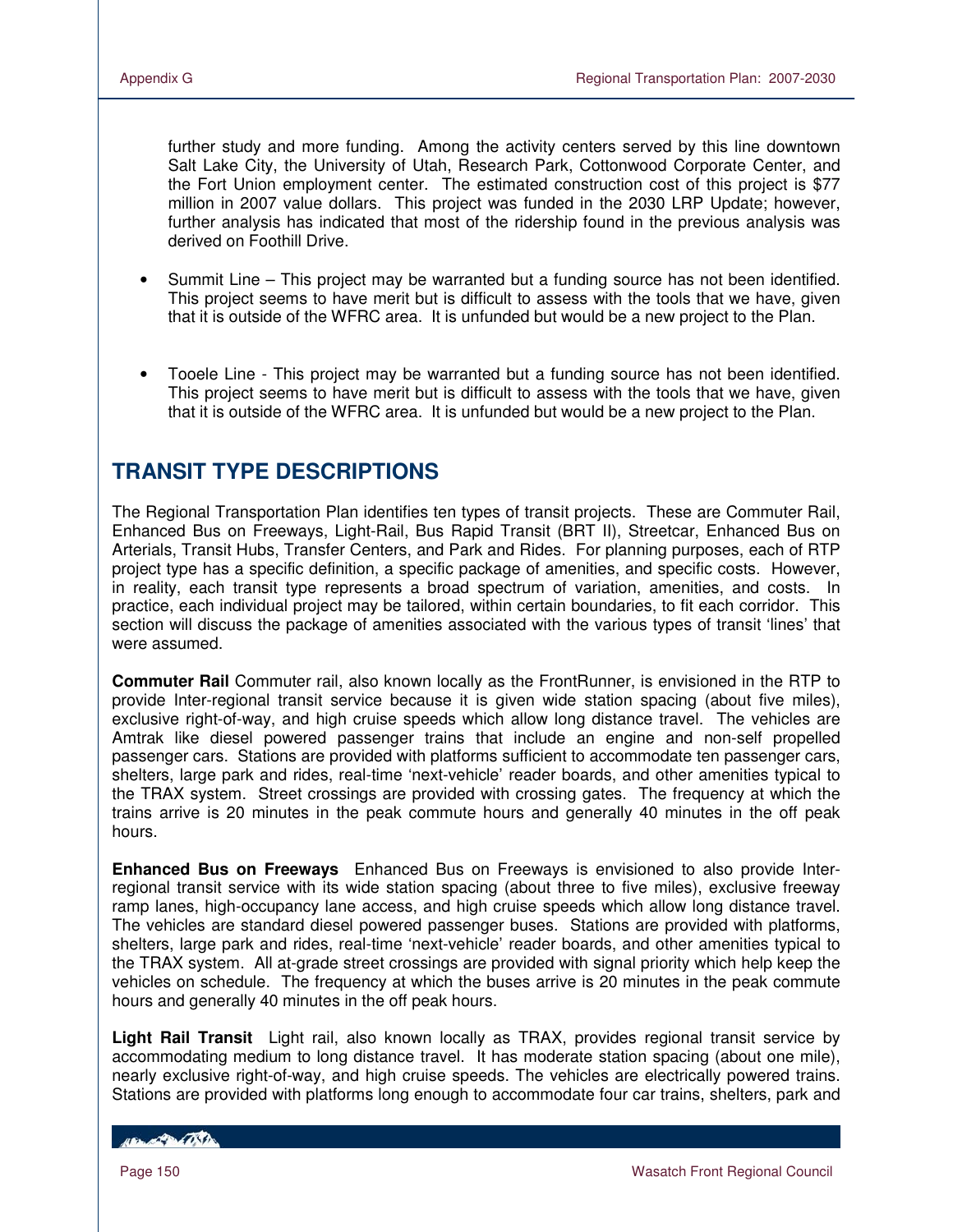rides, real-time 'next-vehicle' reader boards, and other amenities such as the existing TRAX lines. Street crossings may be gated or provided with signal priority. The frequency at which the buses arrive is 15 minutes in the peak commute hours and generally 30 minutes in the off peak hours.

**Bus Rapid Transit** Bus Rapid Transit, also known nationally as BRT II, provides regional transit service because its moderate station spacing (about one to one-half mile), its exclusive right-of-way where street speeds warrant it and approaching traffic signals, and high cruise speeds which allow medium to long distance travel. The vehicles are specialized low-noise, low-emission and designed to resemble trains on the inside and out. Stations are provided with platforms, shelters, park and rides, real-time 'next-vehicle' reader boards, and other amenities such as the existing TRAX lines. Signalized street crossings are given signal priority to help keep the vehicle on schedule. Major signalized street crossings are given a short transit lane to allow the vehicles to bypass traffic lines. The frequency at which the buses arrive is 10 minutes in the peak commute hours and generally 20 minutes in the off peak hours.

**Streetcars**. Streetcar lines in the RTP provide either regional or community transit service depending upon the station spacing on the line (about one to ½ mile for regional service and onehalf to one-quarter mile for community service). The alignment is designed exactly like that of BRT II in that it has exclusive right-of-way where street speeds warrant it and approaching traffic signals. The alignment is like that of TRAX in that it has metal rails and an overhead electrical wire. The vehicles are electrically powered similar to light-rail but do not have high cruse speeds. Stations are nearly identical to BRTII stations with provided with platforms, shelters, park and rides, real-time 'next-vehicle' reader boards, and other amenities. Signalized street crossings are given signal priority to help keep the vehicle on schedule. Major signalized street crossings are given a short transit lane to allow the vehicles to bypass traffic lines. The frequency at which the vehicles arrive is 10 minutes in the peak commute hours and generally 20 minutes in the off peak hours.

**Enhanced Bus on Arterials** Enhanced Bus on Arterials is envisioned to also provide community transit service because it is given relatively narrow station spacing (about  $\frac{1}{2}$  to  $\frac{1}{4}$  mile), its exclusive right-of-way approaching traffic signals (queue jumpers), and high cruise speeds which allow short to medium distance travel. The vehicles are standard buses. Stations are provided with platforms, shelters, periodic park and rides, real-time 'next-vehicle' reader boards, and other amenities such as the existing TRAX lines. Signalized street crossings are given signal priority to help keep the vehicle on schedule. Major signalized street crossings are given a short transit lane to allow the vehicles to bypass traffic lines. The frequency at which the buses arrive is 20 minutes in the peak commute hours and generally 40 minutes in the off peak hours.

**ABLACE DE LA CONTENTE**